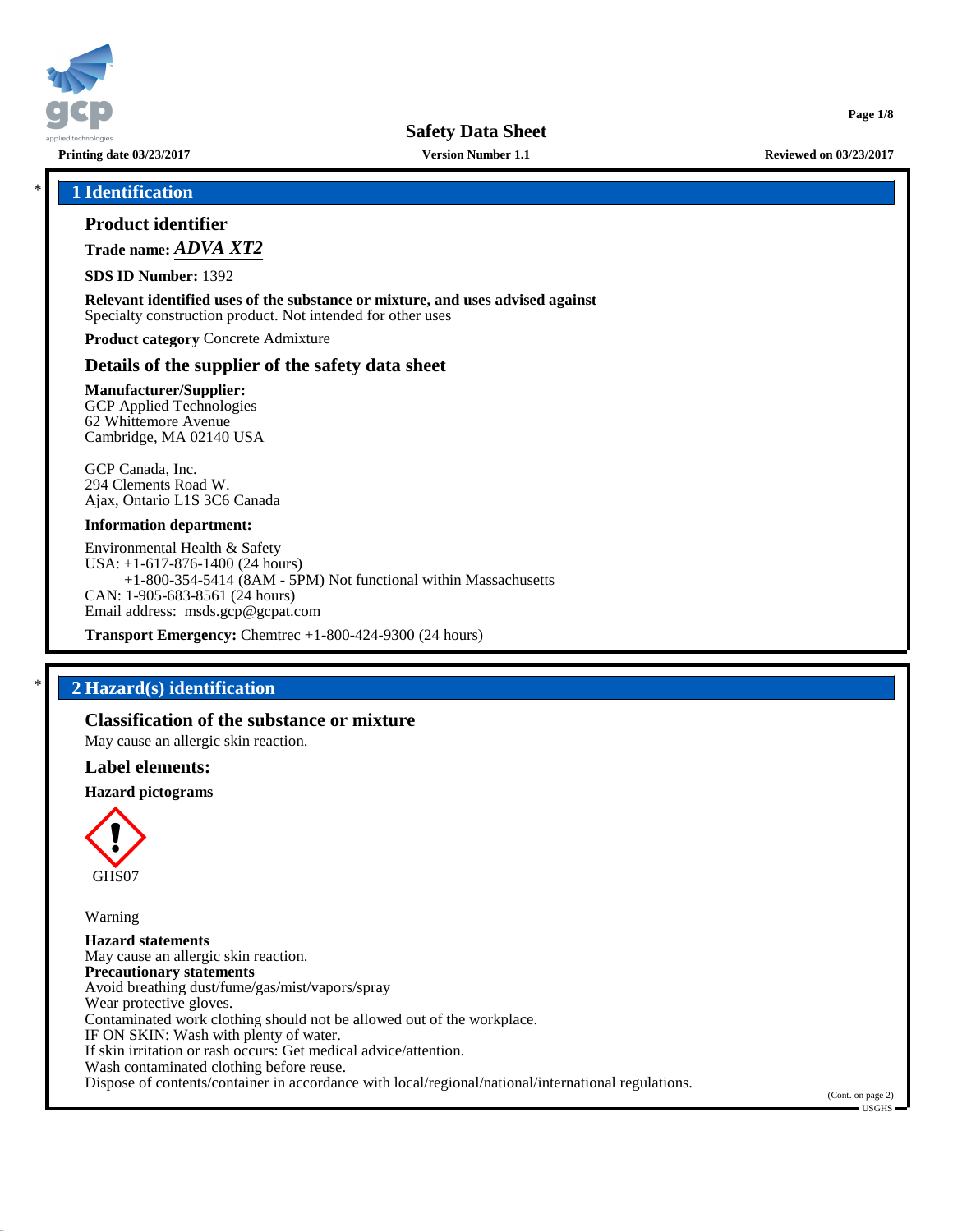# **Safety Data Sheet**

## **Trade name:** *ADVA XT2*

#### **NFPA ratings (scale 0 - 4)**

1 1  $\overline{\mathbf{0}}$  $Health = 1$  $Fire = 1$ Reactivity  $= 0$ 

#### **HMIS-ratings (scale 0 - 4)**

 HEALTH FIRE **REACTIVITY** 0  $\boxed{1}$  $\boxed{1}$ 

# $Health = 1$ Flammability  $= 1$ Reactivity  $= 0$

### **Other hazards**

#### **Results of PBT and vPvB assessment**

**PBT:** Not applicable. **vPvB:** Not applicable.

# \* **3 Composition/information on ingredients**

## **Chemical characterization: Mixture**

**Description:** Mixture of the hazardous substance(s) listed below with additional nonhazardous ingredients.

**Hazardous components:**

26172-55-4 5-chloro-2-methyl-2H-isothiazol-3-one 0.0-0.1%

**Additional information:** Non-hazardous ingredients may be listed in Section 15; Right-To-Know disclosure.

## \* **4 First-aid measures**

#### **Description of first aid measures**

**General information:** Get medical advice/attention if you feel unwell.

#### **After inhalation:**

IF INHALED: Remove person to fresh air and keep comfortable for breathing. If experiencing respiratory symptoms: Call a POISON CENTER/doctor.

#### **After skin contact:**

Immediately wash contaminated skin with soap or mild detergent and water. If this chemical soaks clothing, immediately remove clothing and wash skin.

#### **After eye contact:**

Rinse cautiously with water for several minutes.

Seek immediate medical advice.

#### **After swallowing:**

Rinse mouth.

Do NOT induce vomiting.

# **Information for doctor:**

**Most important symptoms and effects, both acute and delayed** No further relevant information available.

**Indication of any immediate medical attention and special treatment needed** No further relevant information available.

 USGHS (Cont. on page 3)

(Cont. from page 1)

**Page 2/8**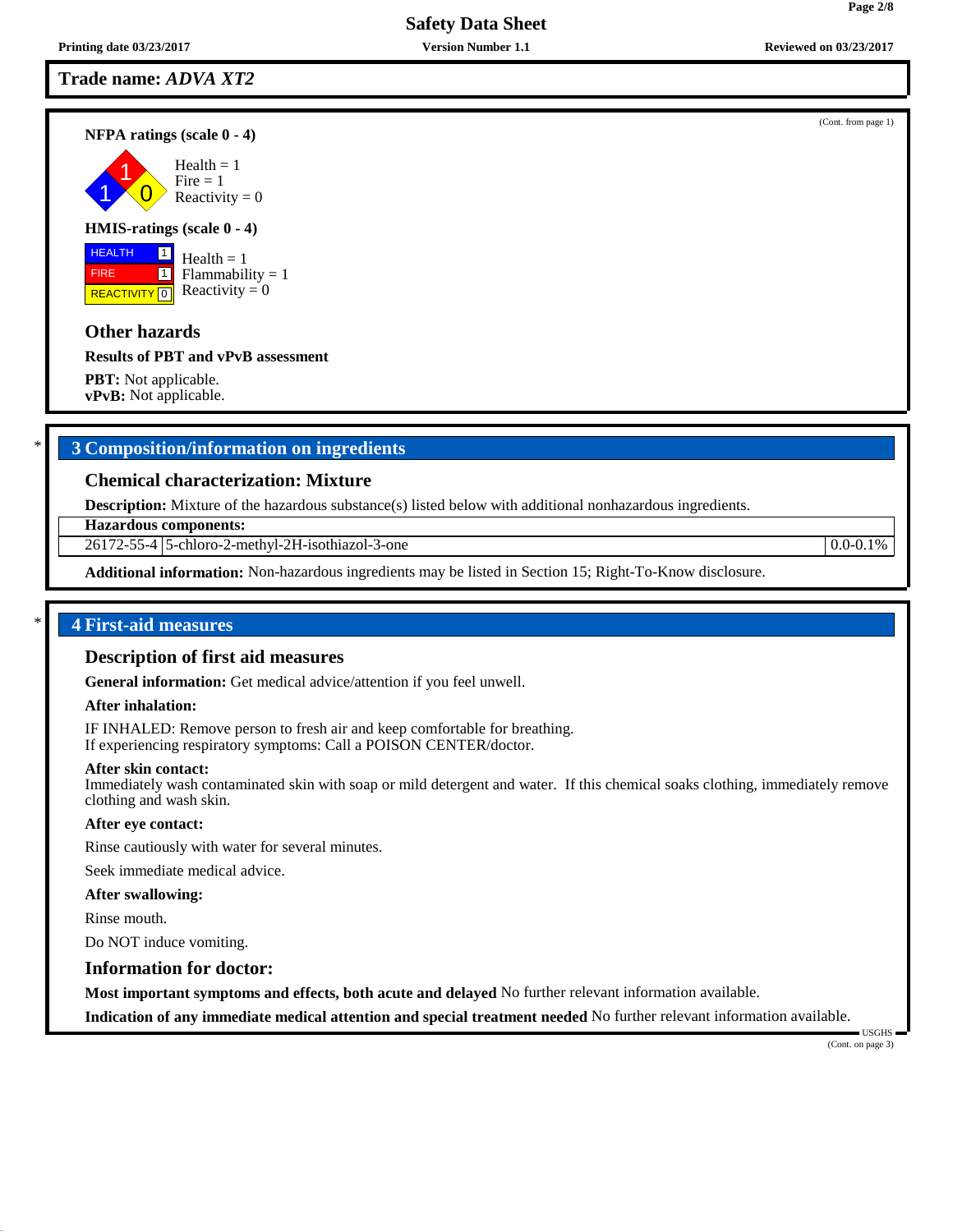# **Trade name:** *ADVA XT2*

#### (Cont. from page 2)

**Page 3/8**

# \* **5 Fire-fighting measures**

# **Extinguishing media**

**Suitable extinguishing agents:** CO2, extinguishing powder or water spray. Fight larger fires with water spray.

**Special hazards arising from the substance or mixture**

Combustion products may include toxic gases such as carbon monoxide and smoke.

**Advice for firefighters**

**Protective equipment:** Wear personal protective equipment

**Additional information** Collect contaminated fire fighting water separately. It must not enter the sewage system.

# **6 Accidental release measures**

### **Personal precautions, protective equipment and emergency procedures**

Wear protective equipment. Keep unprotected persons away.

## **Methods and material for containment and cleaning up:**

Contain and/or absorb spill with inert material (i.e. sand, vermiculite) then place in a suitable container.

Dispose contaminated material as waste according to section 13 of the SDS.

#### **Reference to other sections**

See Section 7 for information on safe handling.

See Section 8 for information on personal protection equipment.

See Section 13 for disposal information.

# \* **7 Handling and storage**

#### **Handling:**

#### **Precautions for safe handling**

Open and handle receptacle with care.

Prevent formation of aerosols. Avoid contact with eyes, skin and clothing. Do not take internally. Practice good personal hygiene to avoid ingestion. Use only with adequate ventilation. Wash clothing before reuse. FOR PROFESSIONAL USE ONLY. KEEP OUT OF CHILDREN'S REACH.

**Information about protection against explosions and fires:** No special measures required.

## **Conditions for safe storage, including any incompatibilities**

**Storage:**

**Information about storage in one common storage facility:** No special measures required.

**Further information about storage conditions:** Keep receptacle tightly sealed.

**Specific end use(s)** No further relevant information available.

(Cont. on page 4)

USGHS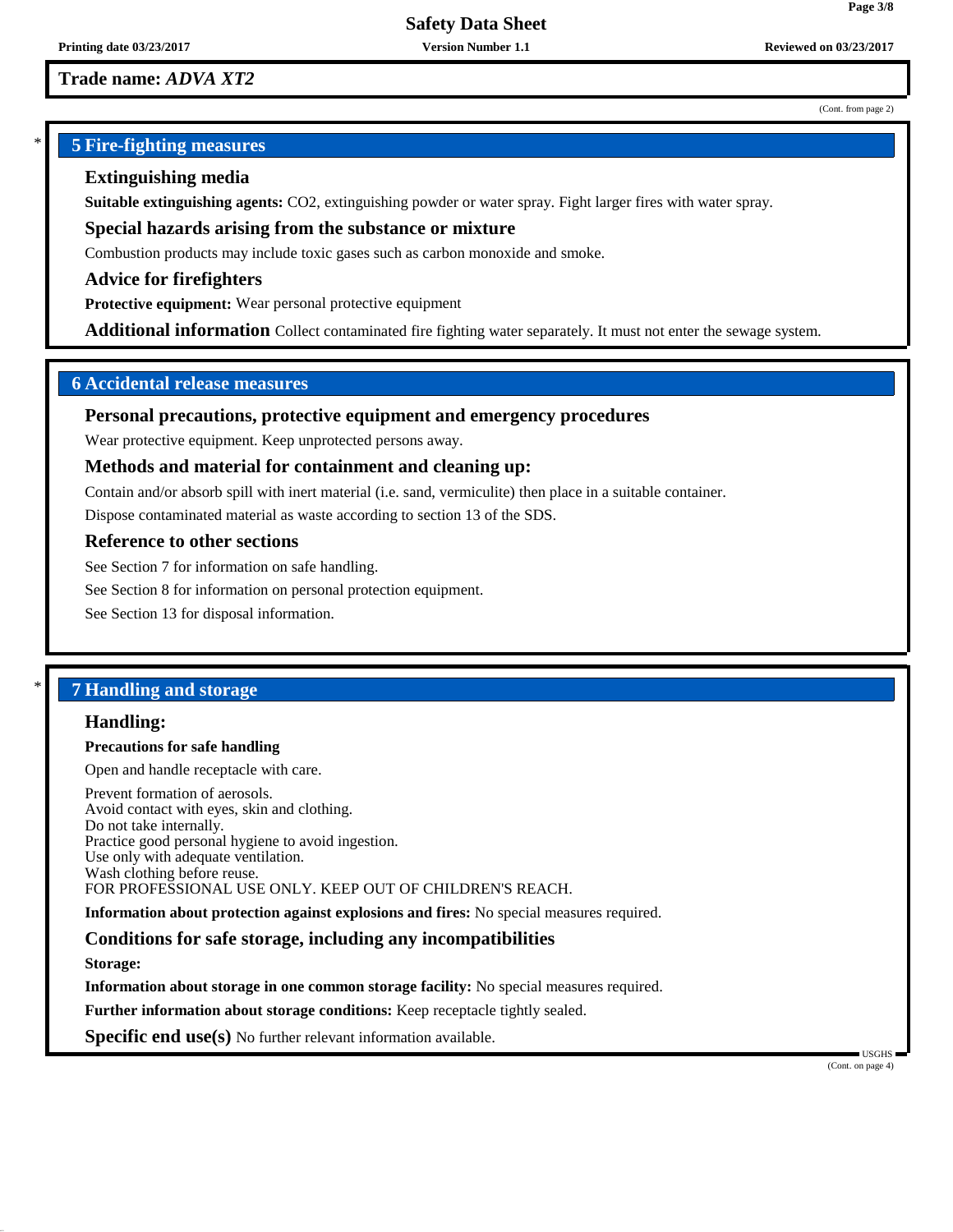# **Trade name:** *ADVA XT2*

(Cont. from page 3)

# \* **8 Exposure controls/personal protection**

**Additional information about design of technical systems:** No further data; see item 7.

#### **Control parameters**

**Components with limit values that require monitoring at the workplace:**

The product does not contain any relevant quantities of materials with critical values that have to be monitored at the workplace.

**Additional information:** The lists that were valid during the creation were used as basis.

#### **Exposure controls**

#### **Personal protective equipment:**

**General protective and hygienic measures:** The usual precautionary measures for handling chemicals should be followed.

#### **Breathing equipment:**

Control exposure to ingredients with workplace control parameters if mentioned above. If no ingredients are listed, respiratory protection is generally not required.

If exposure limits are listed and may be exceeded, use approved respiratory protective equipment and filter type appropriate for the listed ingredients. (NIOSH, CEN, etc.).

**Protection of hands:** Gloves should be worn to prevent skin contact and should be impermeable and resistant to the product.

**Material of gloves** Rubber or other impervious gloves should be worn to prevent skin contact.

#### **Eye protection:**



Safety glasses with side shield protection.



A face shield should also be worn if there is potential exposure to splash or spray.

#### **Body protection:**

Use personal protective equipment as required.

Take off contaminated clothing.

| <b>9 Physical and chemical properties</b>                                                                                       |                                                                                                          |  |  |  |
|---------------------------------------------------------------------------------------------------------------------------------|----------------------------------------------------------------------------------------------------------|--|--|--|
| Information on basic physical and chemical properties                                                                           |                                                                                                          |  |  |  |
| <b>General Information</b><br>Appearance:                                                                                       |                                                                                                          |  |  |  |
| Form:<br>Color:<br>Odor:                                                                                                        | Liquid<br><b>Brown</b><br>mild paint-like odor                                                           |  |  |  |
| Odor threshold:                                                                                                                 | Not determined.                                                                                          |  |  |  |
| pH-value (~) at 20 $^{\circ}$ C (68 $^{\circ}$ F):                                                                              | 6                                                                                                        |  |  |  |
| <b>Change in condition</b><br><b>Melting point/Melting range:</b><br><b>Boiling point/Boiling range:</b><br><b>Flash point:</b> | 0 °C (32 °F)<br>100 °C (212 °F)<br>A flash point determination is unnecessary due to high water content. |  |  |  |
| <b>Flammability (solid, gaseous):</b>                                                                                           | Not applicable.                                                                                          |  |  |  |
| <b>Decomposition temperature:</b><br>Auto igniting:                                                                             | Not applicable under normal storage conditions.<br>Product is not self-igniting.                         |  |  |  |

(Cont. on page 5) USGHS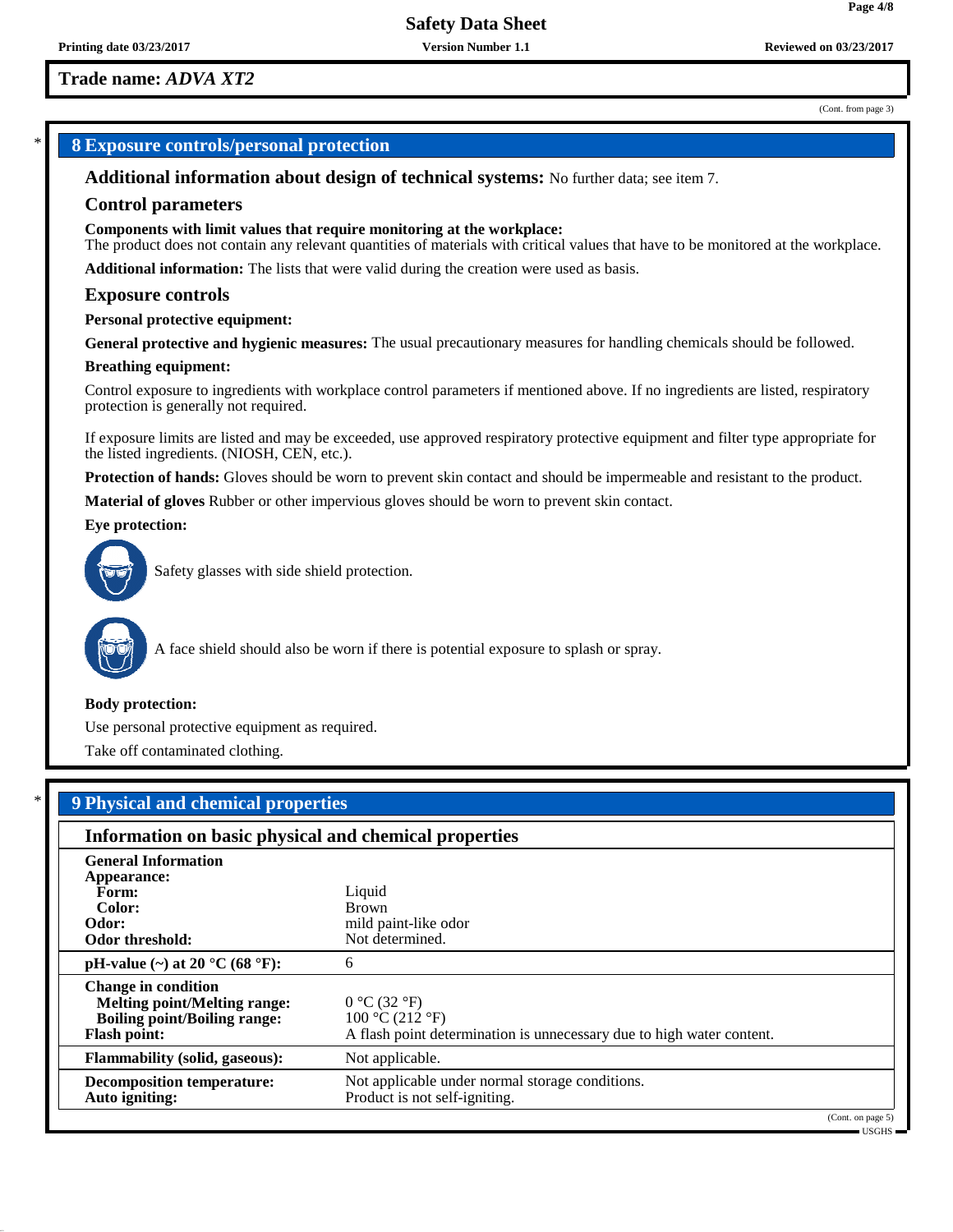# **Safety Data Sheet**

# **Trade name:** *ADVA XT2*

|                                                          |                                               | (Cont. from page 4) |
|----------------------------------------------------------|-----------------------------------------------|---------------------|
| Danger of explosion:                                     | Product does not present an explosion hazard. |                     |
| <b>Explosion limits:</b>                                 |                                               |                     |
| Lower:                                                   | Not applicable.                               |                     |
| <b>Upper:</b>                                            | Not applicable.                               |                     |
| <b>VOC Content (max):</b>                                | Not applicable.                               |                     |
| Vapor pressure:                                          | $<$ 18 mm Hg                                  |                     |
| Density: $(\sim)$                                        | Not applicable.                               |                     |
| Relative density at 20 °C (68 °F)                        | 1.055                                         |                     |
| Vapor density                                            | Not applicable.                               |                     |
| <b>Evaporation rate</b>                                  | Not applicable.                               |                     |
| Solubility in / Miscibility with                         |                                               |                     |
| Water:                                                   | Fully miscible.                               |                     |
| Partition coefficient (n-octanol/water): Not determined. |                                               |                     |
| Viscosity:                                               |                                               |                     |
| Dynamic at 25 °C (77 °F):                                | $<1000$ cps (Brookfield)                      |                     |
| Kinematic:                                               | Not determined.                               |                     |
| Molecular weight                                         | Not applicable.                               |                     |
| <b>Other information</b>                                 | No further relevant information available.    |                     |

# **10 Stability and reactivity**

**Reactivity** Stable under normal conditions.

**Chemical stability**

**Thermal decomposition:** No decomposition if used according to specifications.

**Possibility of hazardous reactions** No further relevant information available.

**Conditions to avoid** No further relevant information available.

**Incompatible materials:** No further relevant information available.

**Hazardous decomposition products:** Carbon monoxide and carbon dioxide

**Additional information:** See section 7 for information on handling, storage and conditions to be avoided.

# \* **11 Toxicological information**

# **Information on toxicological effects**

**Acute toxicity:**

**Primary irritant effect:**

**on the skin:** No irritating effect expected

**on the eye:** No irritating effect expected

**inhalation:** No irritating effect expected

**Sensitization:** May cause an allergic skin reaction.

**Additional toxicological information:**

**Carcinogenic categories**

**IARC (International Agency for Research on Cancer) Human Carcinogenicity: Group 1- Positive, Group 2A- Probable, Group 2B- Possible, Group 3- Not Classifiable**

None of the ingredients is listed.

(Cont. on page 6) USGHS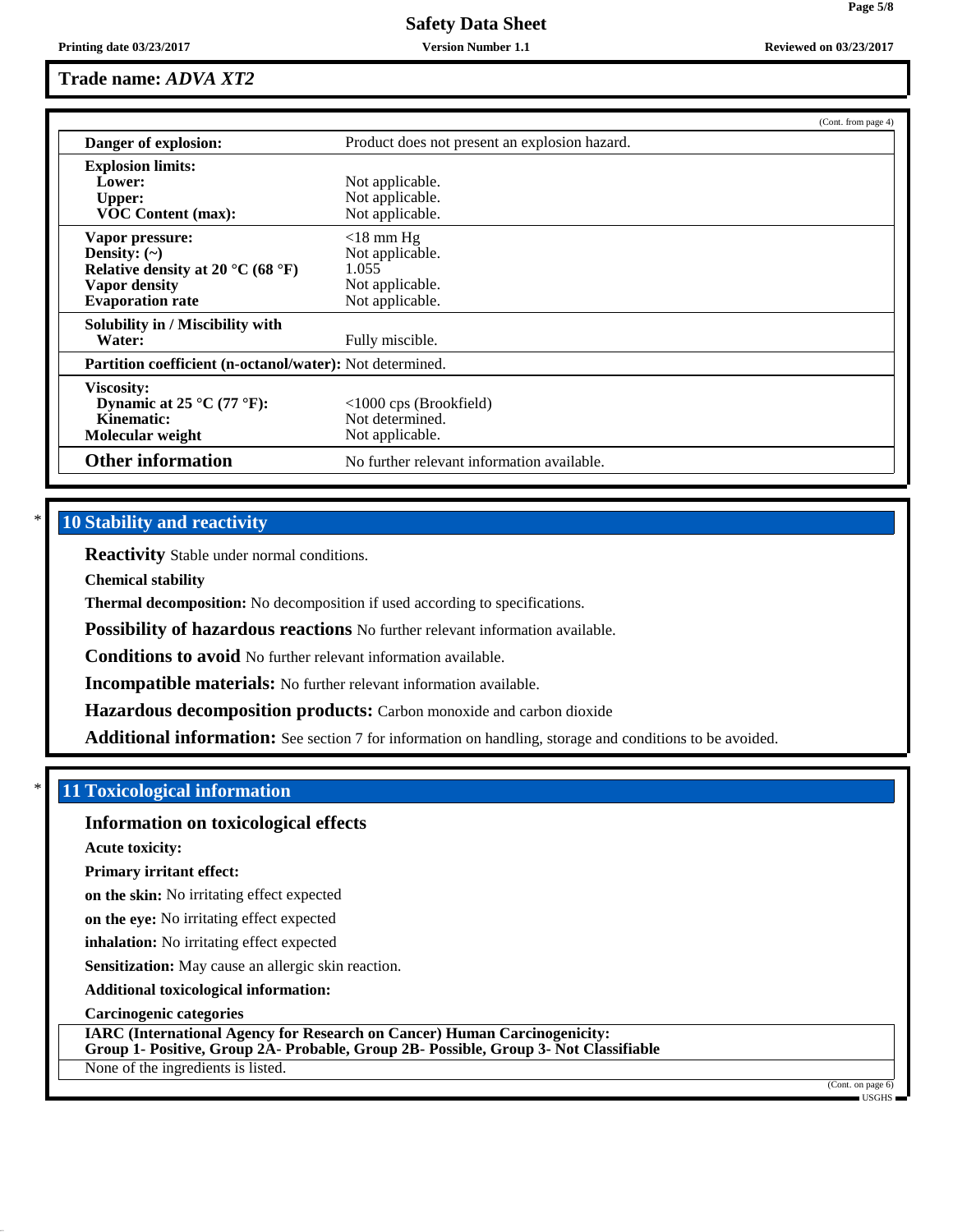**Printing date 03/23/2017 Version Number 1.1 Reviewed on 03/23/2017**

**Trade name:** *ADVA XT2*

**NTP (National Toxicology Program)**

**K–Known to be carcinogenic, R–May reasonably be anticipated to be carcinogenic**

None of the ingredients is listed.

**OSHA-Ca (Occupational Safety & Health Administration)**

None of the ingredients is listed.

# **12 Ecological information**

# **Toxicity**

**Aquatic toxicity:** No further relevant information available.

**Persistence and degradability** No further relevant information available.

# **Behavior in environmental systems:**

**Bioaccumulative potential** No further relevant information available.

**Mobility in soil** No further relevant information available.

## **Additional ecological information:**

**General notes:** Not known to be hazardous to water.

**Results of PBT and vPvB assessment**

**PBT:** Not applicable. **vPvB:** Not applicable.

**Other adverse effects** No further relevant information available.

# **13 Disposal considerations**

## **Disposal methods:**

Consult all regulations (federal, state, provincial, local) or a qualified waste disposal firm when characterizing product for disposal. Dispose of waste in accordance with all applicable regulations.

**Recommendation:**



Must not be disposed of together with household garbage. Do not allow product to reach sewage system.

# **Uncleaned packagings:**

**Recommendation:** Dispose of contents/container in accordance with local/regional/national/international regulations.

| $*$<br><b>14 Transport information</b>     |                 |                                                                              |
|--------------------------------------------|-----------------|------------------------------------------------------------------------------|
| <b>UN-Number</b><br>DOT, IMDG, IATA        | Not applicable. |                                                                              |
| UN proper shipping name<br>DOT, IMDG, IATĀ | Not applicable. |                                                                              |
| <b>Transport hazard class(es)</b>          |                 |                                                                              |
| DOT, IMDG, IATA<br><b>Class</b>            | Not applicable. |                                                                              |
|                                            |                 | (Cont. on page 7)<br>$\overline{\phantom{a}}$ usghs $\overline{\phantom{a}}$ |

(Cont. from page 5)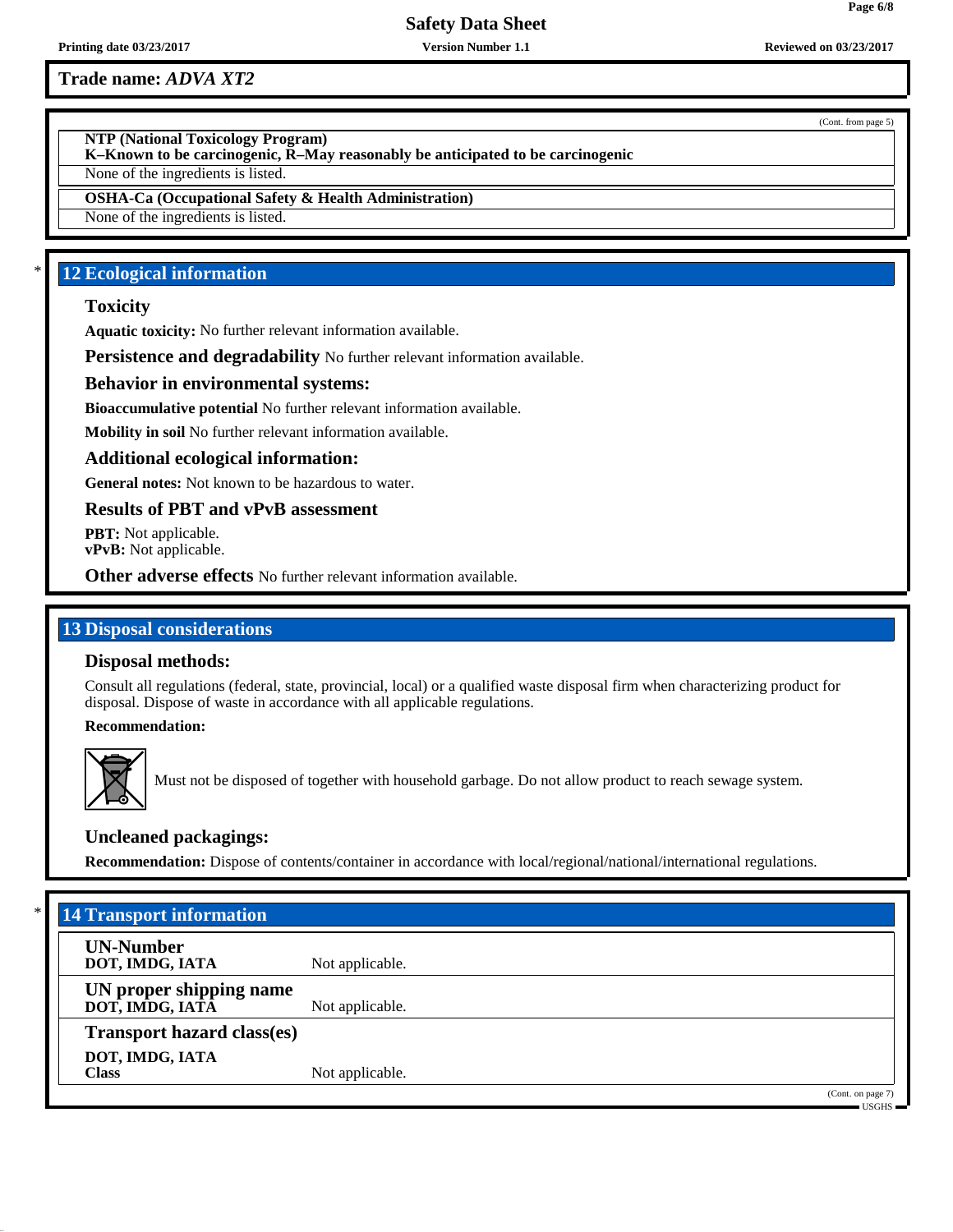**Printing date 03/23/2017 Version Number 1.1 Reviewed on 03/23/2017**

**Trade name:** *ADVA XT2*

(Cont. from page 6) **Packing group DOT, IMDG, IATA** Not applicable. **Environmental hazards: Marine pollutant:** No **Special precautions for user** Not applicable. **Transport/Additional information: DOT** Not Regulated. **UN "Model Regulation":** Not applicable.

# **15 Regulatory information**

**SARA (Superfund Amendments and Reauthorization Act)**

**Section 302/304 (extremely hazardous substances):**

None of the ingredients is listed.

**Section 313 Reportable Ingredients (Chemicals present below reporting threshold are exempt):**

None of the ingredients is listed.

**SARA Section 312/Tier I & II Hazard Categories:** Health Hazard - Respiratory or Skin Sensitization

**North America Chemical Inventory Status**

**TSCA (Toxic Substances Control Act - United States):**

All ingredients are listed or exempt from listing unless otherwise noted below.

**CEPA (Canadian DSL):**

All ingredients are listed or exempt from listing unless otherwise noted below.

**Right to Know Ingredient Disclosure:**

Polycarboxylate 001 - NJTSN801416019

7732-18-5 Water

**California Proposition 65**

**Chemicals known to cause cancer:**

None of the ingredients is listed.

**Chemicals known to cause reproductive toxicity for females:**

None of the ingredients is listed.

**Chemicals known to cause reproductive toxicity for males:**

None of the ingredients is listed.

**Chemicals known to cause developmental toxicity:**

None of the ingredients is listed.

**Carcinogenicity Categories**

**EPA (Environmental Protection Agency)**

None of the ingredients is listed.

**TLV-ACGIH (THE American Conference of Governmental Industrial Hygienists)**

**Human Carcinogen - A1 Confirmed, A2 Suspected, A3 Unknown Relevance, A4 Not Classifiable**

None of the ingredients is listed.

**NIOSH-Cancer (National Institute for Occupational Safety and Health)**

None of the ingredients is listed.

**Volatile Organic Compounds (VOC) reported per the Emission Standards.**

If no g/L value is provided this product is not subject to above standard.